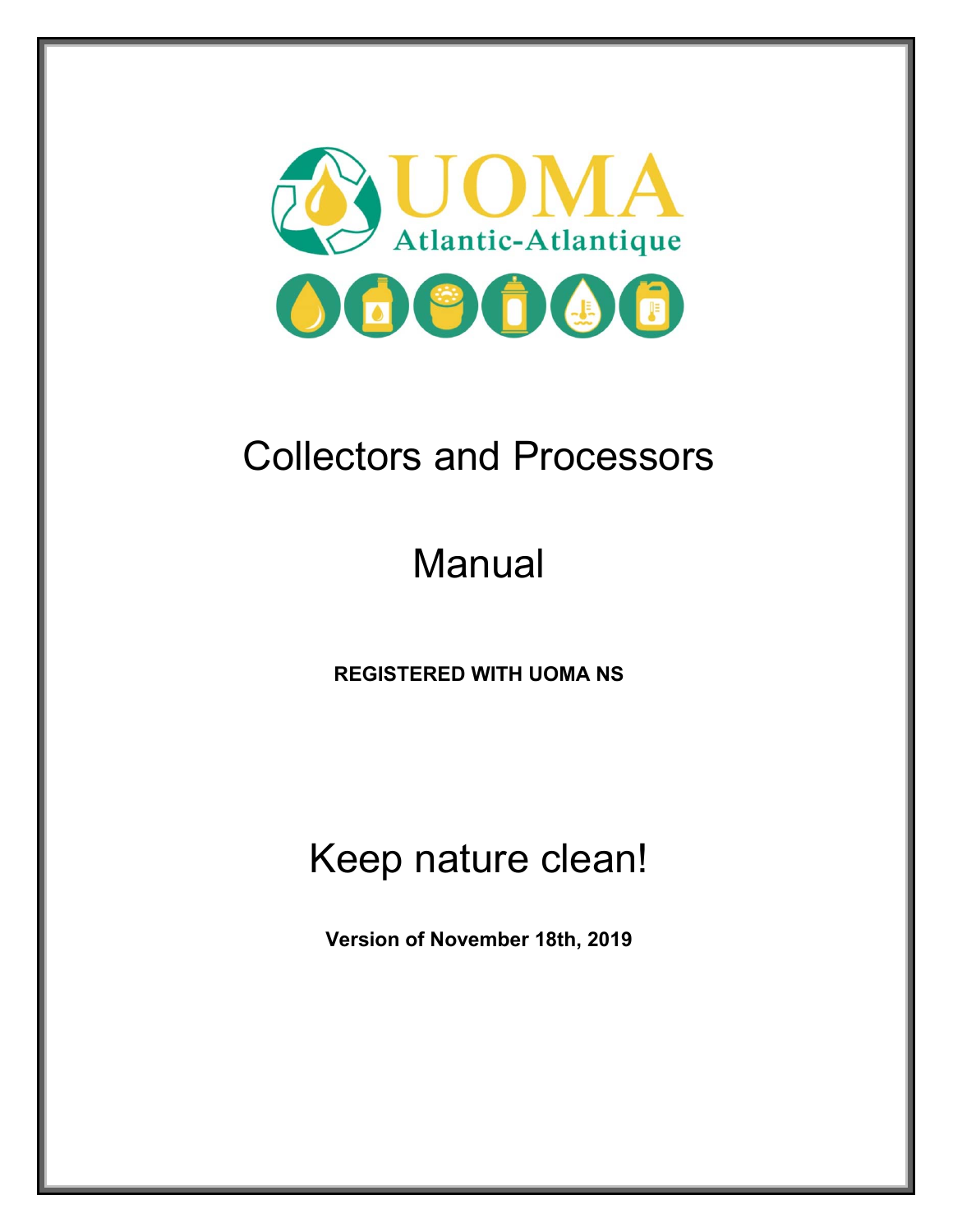**© 2019 UOMA Atlantic-Atlantique** 

 **All rights reserved.** 

 **Any reproduction or transmittal of this publication, in whole or in part, in any form and by any means whatsoever, is not permitted without UOMA Atlantic-Atlantique's prior written consent.**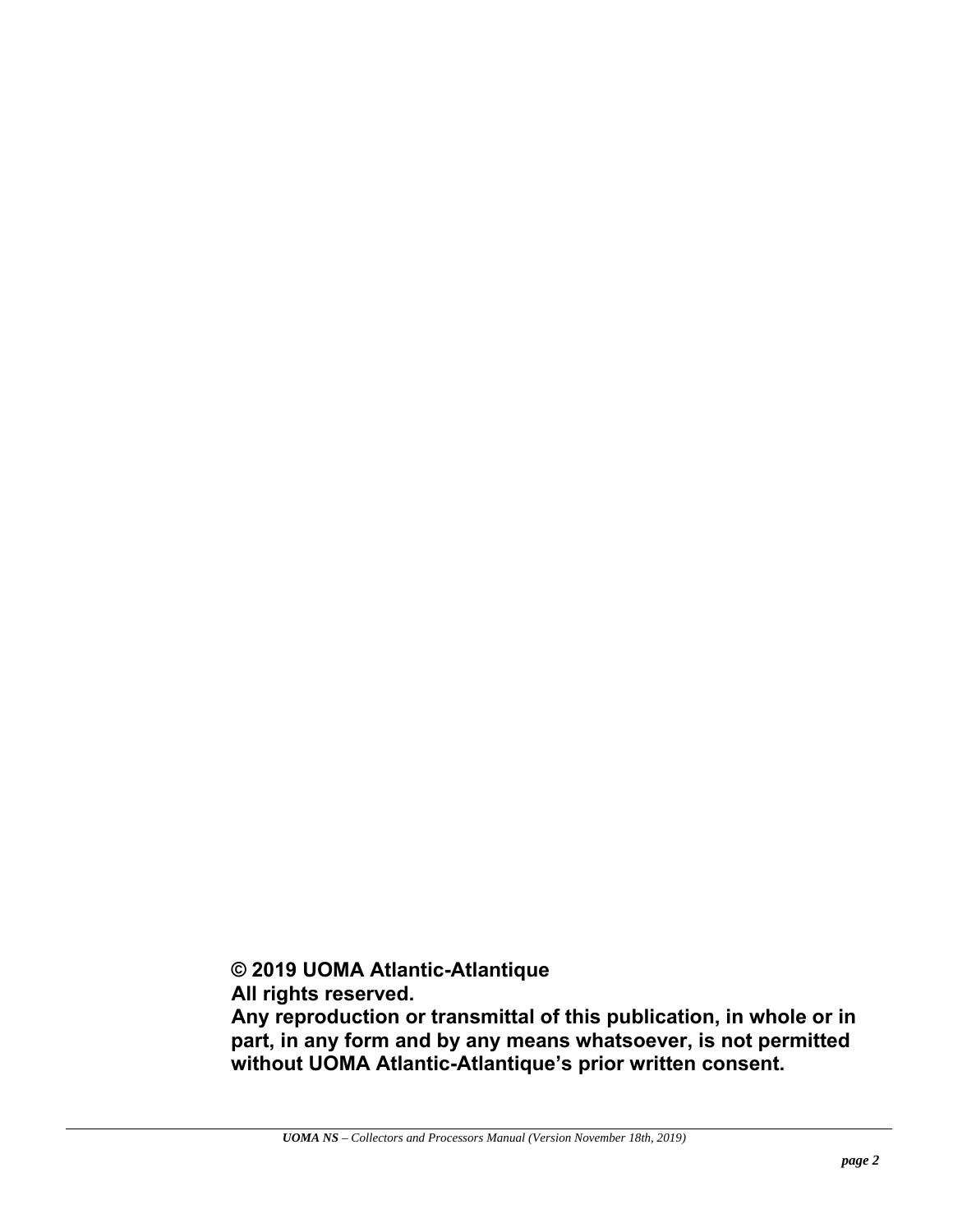#### **TABLE OF CONTENTS**

| 2.1 |                                                                                 |
|-----|---------------------------------------------------------------------------------|
| 2.2 |                                                                                 |
|     |                                                                                 |
| 3.1 |                                                                                 |
|     |                                                                                 |
| 4.1 |                                                                                 |
| 4.2 |                                                                                 |
| 4.3 |                                                                                 |
| 4.4 |                                                                                 |
|     |                                                                                 |
| 5.1 |                                                                                 |
| 5.2 |                                                                                 |
| 5.3 |                                                                                 |
| 5.4 |                                                                                 |
| 5.5 |                                                                                 |
| 5.6 |                                                                                 |
|     |                                                                                 |
| 6.1 |                                                                                 |
| 6.2 |                                                                                 |
| 6.3 |                                                                                 |
| 6.4 |                                                                                 |
| 6.5 | Used oil, glycol (antifreeze) and diesel exhaust fluid container collectors  17 |
| 6.6 | Used oil, glycol (antifreeze) and diesel exhaust fluid container processors 18  |
| 6.7 |                                                                                 |
|     |                                                                                 |
| 7.1 |                                                                                 |
|     |                                                                                 |
| 8.1 |                                                                                 |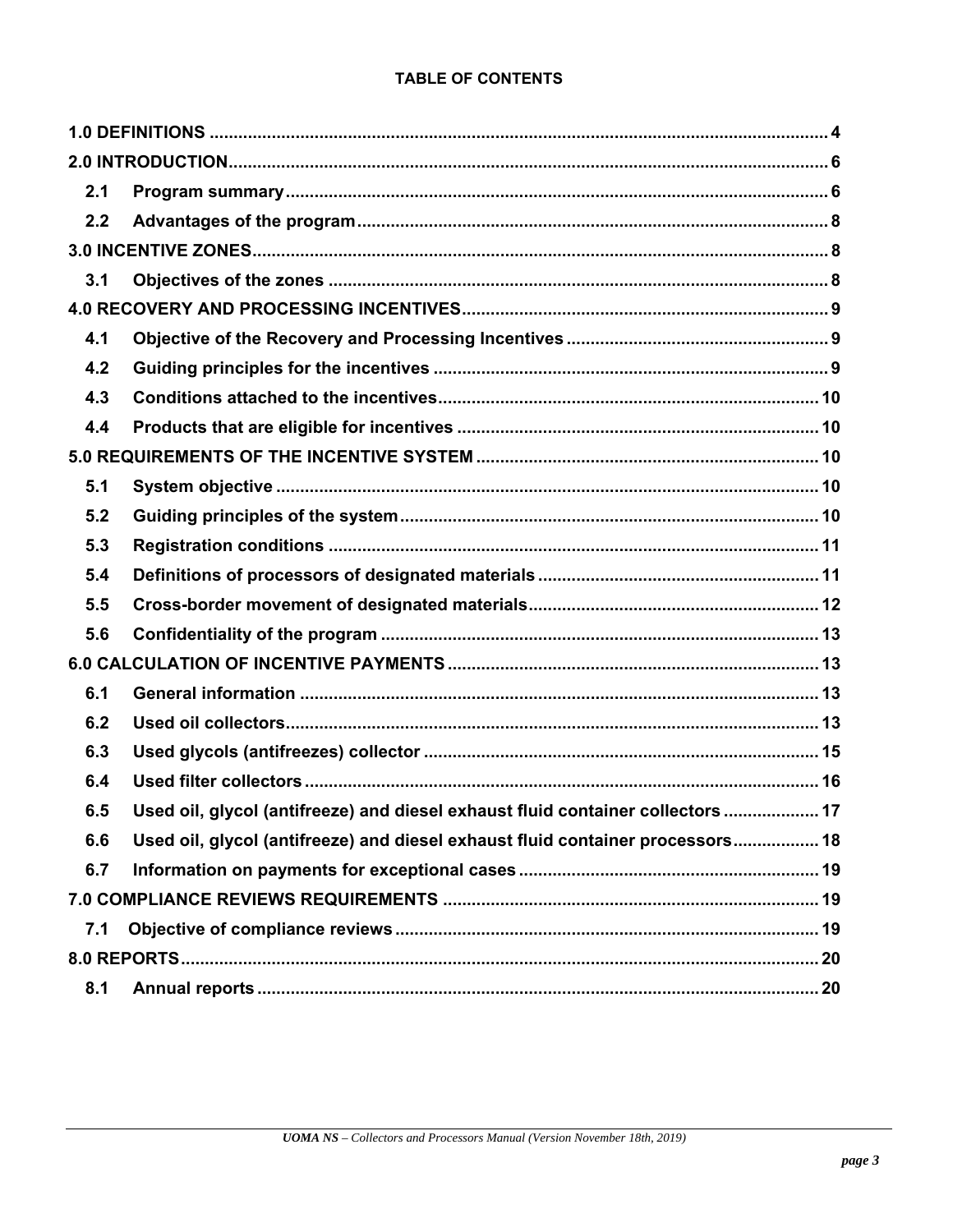- a) *Act* means the *Environment Act* and the regulations enacted pursuant to it;
- b) *Applicant* means any collector or processor who wants to register with UOMA NS, does whatever is necessary, and submits all documents and information required for that purpose;
- c) *Collection facility (return collection facility)* means a facility that, as per section 18R of the Regulation, is identified as such under an approved oil and glycol stewardship plan and accepts used oils, used glycols (antifreezes), used oil containers, used glycol (antifreeze) containers, used diesel exhaust fluid containers of 50 liters or less, used oil filters as well as used aerosol lubricant containers for all kinds of lubricants and used aerosol cleaners for automotive parts from people who wish to return them;
- d) *Collector* means a business registered with UOMA NS to pick up the designated materials governed by the Regulation from generators or collection facilities and deliver them to a processor registered with UOMA NS;
- e) *Collector Agreement* means the agreement between UOMA NS and collector, defining the rights and responsibilities of each party and confirming the collector's registration with UOMA NS;
- f) *Collectors and Processors Manual* means the manual supplied by UOMA NS to collectors and processors which describes the management system for designated materials set up by UOMA NS and the details of the systems and procedures that relate to their businesses, as amended from time to time by UOMA NS;
- g) *Collector Registration Application Form* means the document to be completed by businesses that apply to UOMA NS for registration as collector;
- h) *Collector return incentives* means the financial incentive disbursed by UOMA NS to collector registered with UOMA NS for recovery of designated materials;
- i) *Designated materials* means used oils, used oil containers with a capacity of 50 liters or less including used aerosol lubricant containers for all kinds of lubricants, used glycols (antifreezes) and its containers with a capacity of 50 liters or less, used diesel exhaust fluid containers of 50 liters or less, used aerosol containers for cleaners for automotive parts and used oil filters throughout the territory of the province of Nova Scotia;
- j) *Environmental Handling Charge* means the contribution paid to UOMA NS by its Members (Brand owners), based on the sales volume of designated materials sold in Nova Scotia;
- k) *Generators* means the users of the designated materials in the normal course of business or as private consumers;
- l) *Glycol (antifreeze)* means ethylene or propylene glycol used or intended for use as a vehicle or commercial engine coolant, but does not include the following: plumbing glycol (antifreeze), windshield washer glycol (antifreeze), lock de-icer antifreeze (glycol), gasoline and diesel fuel glycol (antifreeze), as described in section 18 R of the Regulation;
- m) *Glycol (antifreeze) concentration* means the percentage of glycol (antifreeze) as opposed to the percentage of water;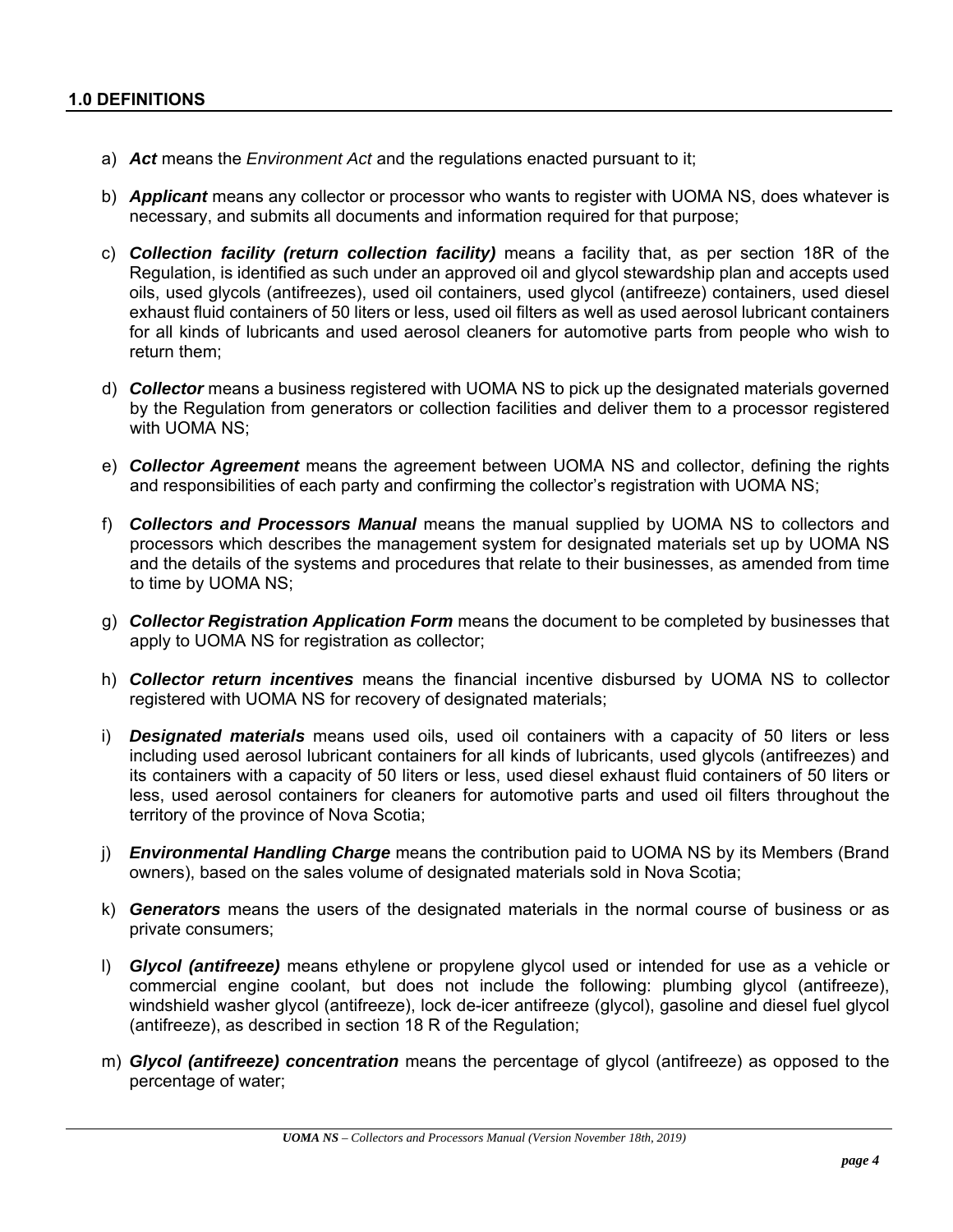- n) *Minister* means Nova Scotia Environment;
- o) *Oil* means any petroleum or synthetic derived crankcase oil, engine oil and gear oil, and hydraulic fluid, transmission fluid and heat transfer fluid, or fluid used for lubricating purposes in machinery or equipment, as described in section 18 R of the Regulation;
- p) *Oil filter* means a spin-on style or element style fluid filter that is used in hydraulic, transmission or internal combustion engine applications or an oil filter, a diesel fuel filter, a storage tank fuel filter and a household furnace oil filter other than a gasoline filter as described in section 18 R of the Regulation;
- q) *Processor* means a business registered with UOMA NS that process in order to give a second life to designated materials governed by the Regulation;
- r) *Processors Agreement* means the agreement between UOMA NS and processors, defining the rights and responsibilities of each party and confirming the processor's registration with UOMA NS;
- s) *Processors Registration Application Form* means the document to be completed by businesses that apply to UOMA NS for registration as processors;
- t) *Reclamation* means an activity for reuse, processing, including biological treatment, any other operation whereby residual materials are processed for use as substitutes for raw materials, and energy recovery recognized by Nova Scotia Environment, or any other activity authorized by Nova Scotia Environment that involves cleaning, decontaminating or declassifying products as hazardous residual materials. Bulking, shredding and bundling are not considered reclamation activities;
- u) *Reclamation Incentives* means the financial contribution disbursed by UOMA NS to certain registered processors for reclamation of plastic oil, glycol (antifreeze) and diesel exhaust fluid containers (cleaning for reuse, shredding, decontamination, reducing the plastic into pellets for transformation into finished goods, etc.) in recognition of the fact that this activity is not yet profitable;
- v) *Recycling* means all activities including the generator, recovery and reclamation;
- w) *Regulation* means the *Solid Waste-Resource Management Regulations,* made under Section 102 the *Environment Act*;
- x) *UOMA NS* means SOCIÉTÉ DE GESTION DES HUILES USAGÉES de l'Atlantique Atlantic USED OIL MANAGEMENT ASSOCIATION and has been constituted and recognized by Nova Scotia Environment to represent its Members that are subject to the Regulation and for the purposes of implementing and managing a recovery and reclamation system for designated materials within the territory of the province of Nova Scotia in accordance with this Regulation;
- y) *Used aerosol containers* means a container that contained aerosol lubricant and cleaner for automotive parts;
- z) *Used diesel exhaust fluid containers* means a container with a capacity of 50 liters or less that contained diesel exhaust fluid;
- aa) *Used glycol (antifreeze)* means glycol (antifreeze) which through use, storage or handling can no longer be used for its original purpose;
- bb) *Used glycol (antifreeze) container* means a container with a capacity of 50 liters that contained glycol (antifreeze);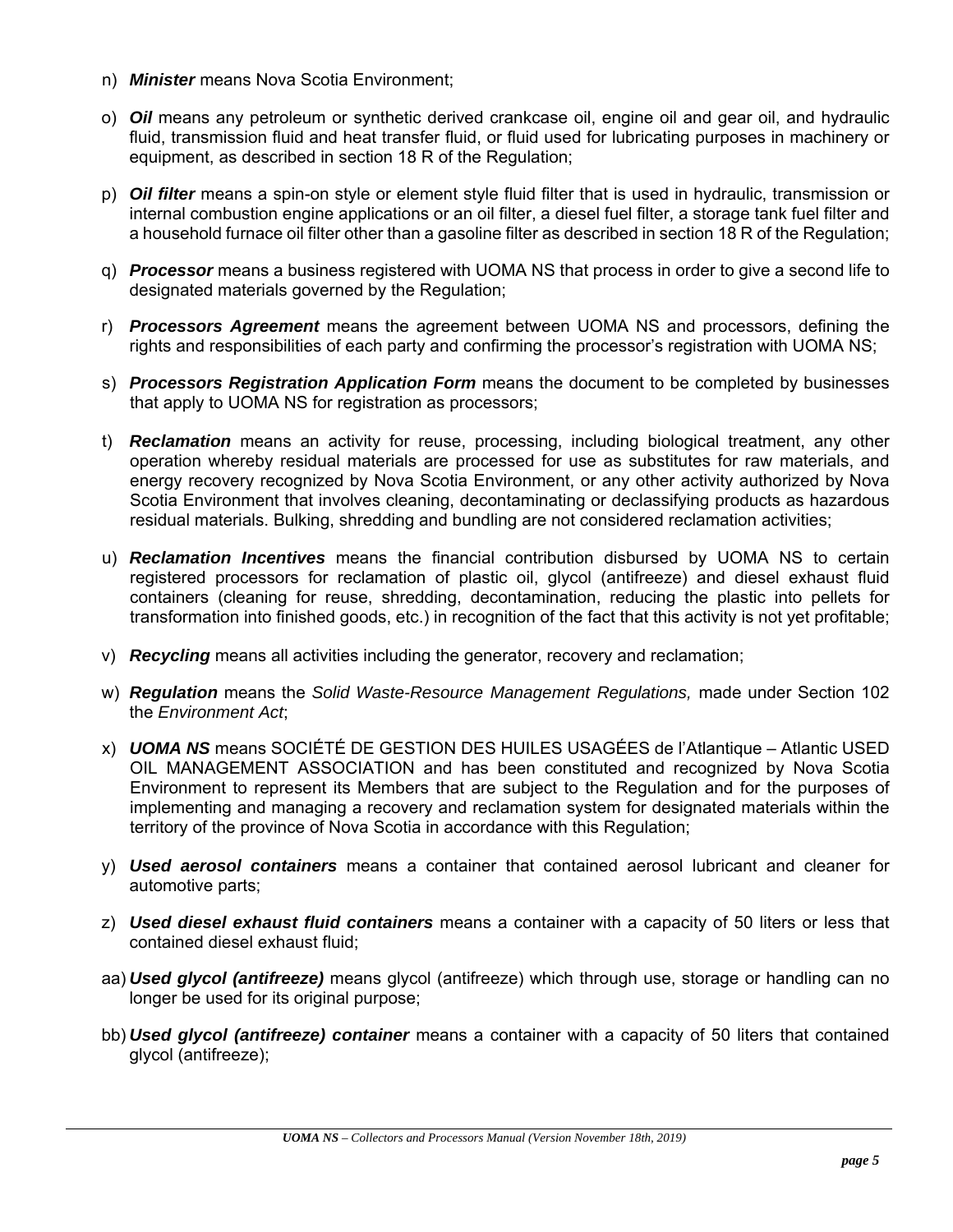- cc) *Used oil* means oil which, through use, storage or handling, can no longer be used for its original purpose;
- dd) *Used oil container* means a container with a capacity of 50 liters or less that contained oil;
- *ee) Used oil filter* means oil filter which through use, storage or handling can no longer be used for their original purpose;

#### **2.0 INTRODUCTION**

#### **2.1 Program summary**

At the heart of the program are financial return incentives paid to private sector collector and processing incentives paid to private sector processors of plastic containers. The funding of UOMA NS' operations, including incentives, management, promotion, etc. is made possible by an Environmental Handling Charge imposed on Brand owners for sales within Nova Scotia of the designated materials governed by the Regulation.

UOMA NS sets the Environmental Handling Charges and manages the system's day-to-day operations in accordance with the policies and procedures approved by its members and its Board of Directors.

UOMA NS pays its registered collector return incentives corresponding to the quantity of acceptable material returned for reuse or reclamation. The collector collects used oils, glycols (antifreezes), containers and filters from generators and collection facilities and delivers them to UOMA NS registered processors.

In addition, a processor return incentive is paid to processors of used plastic containers.

The chart below demonstrates the cash and product flows.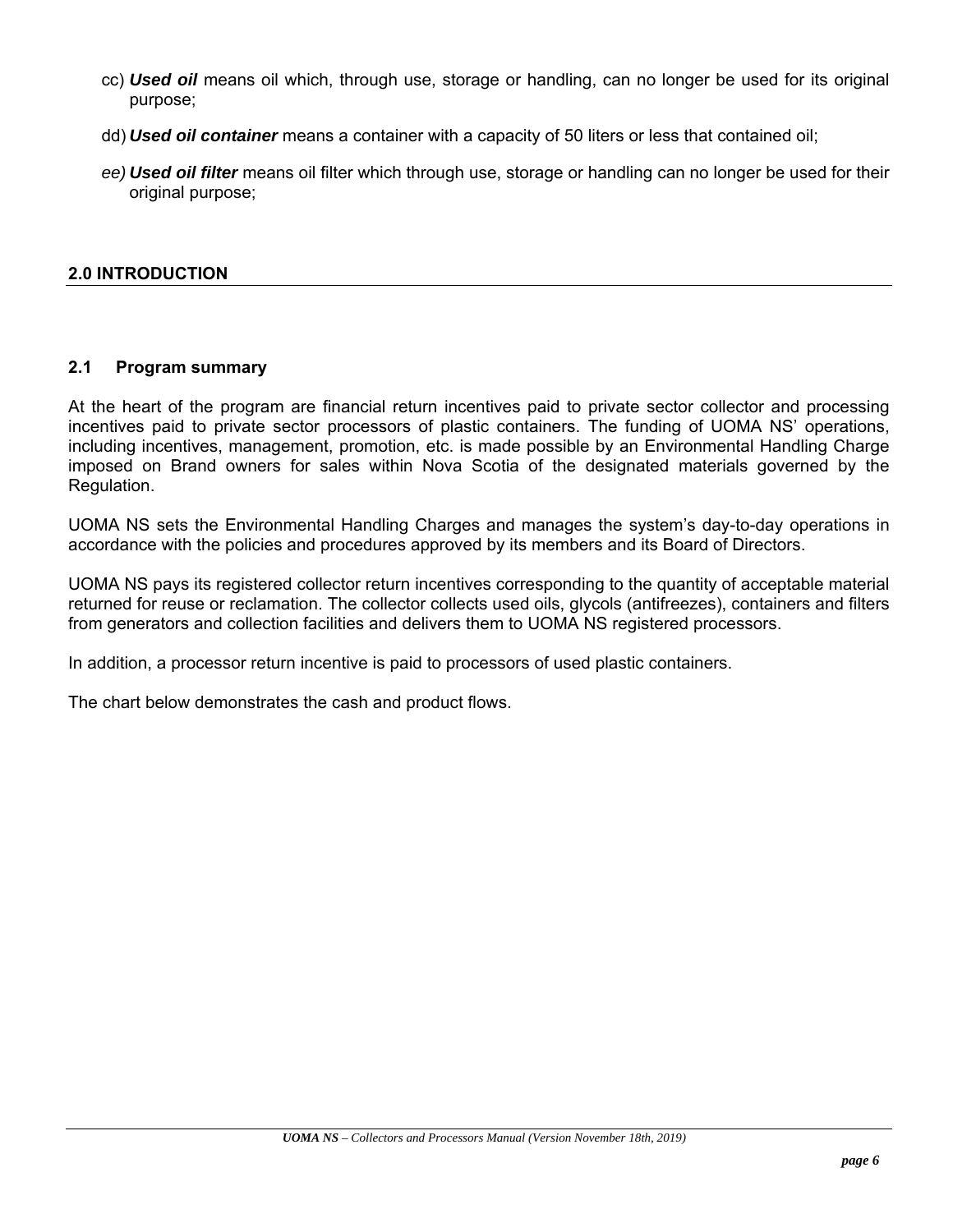### Standard Flow cycle of funds and product



**Members:** Brand owners, who fund the system.

- **Collector:** Enterprise that collects used products from generators and collection facilities and receive return incentives from UOMA NS (see Appendix I of the collector Agreement).
- **Processors:** Enterprise that gives new life to used products.

**Generator:** Establishments that generates used products (garages, dealers, commercial, industrial and municipal sectors, forest workers, farmers, transporters, individuals, etc.).

**Collection facilities:** Establishments registered with UOMA NS to receive used products from the public free of charge.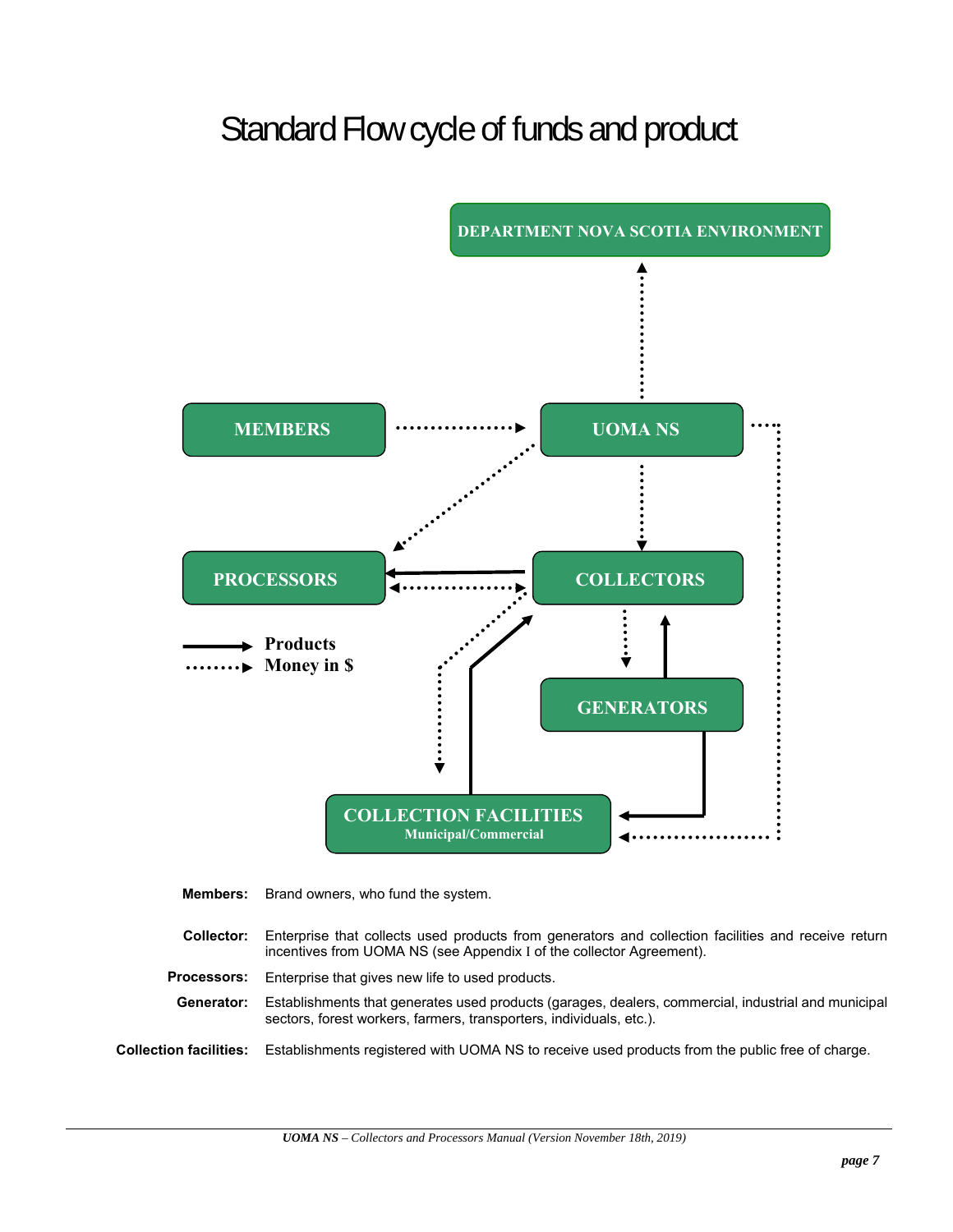#### *General operating guidelines*

The material will flow from the generators to the processors via collection facilities and/or the collectors.

Generator who have on-site reclamation programs for their own oils may register as collector and processor and will be considered **internal** collector and processor.

Generator may also register as collection facilities, if applicable.

The UOMA NS program encourages the return of material by offering financial incentives to collectors and processors of used plastic containers.

The UOMA NS program has created incentive zones based on volume density and distance. See the table at uoma.atlantic.com – Nova Scotia – collector (documents section) – Map and RI table (PDF).

#### **2.2 Advantages of the program**

The program offers several advantages:

- Increased environmental protection
- Incentive to create a private-sector recycling industry
- Improved management of product flows
- Development of a user-friendly system for consumers
- Encouragement for the development of high technology
- Improvement of the effectiveness and efficiency of reclaiming designated materials
- Minimal government regulation
- Massive support from interested parties within the industry

#### **3.0 INCENTIVE ZONES**

#### **3.1 Objectives of the zones**

Aware that volume density and distance are essential factors in the recovery of designated materials, UOMA NS has created several incentive zones in Nova Scotia. These incentive zones are based on the primary and secondary highway systems, the recoverable volume of designated materials and the population distribution.

The zones were carved out to match the collector's natural commercial zones and the incentives were based on the average collection costs already incurred by collector. The average amounts were raised to ensure that the collector usually receive incentives higher than the recovery costs of designated materials. The incentive zones are an essential component of the incentive program managed by UOMA NS. Each zone has different incentive levels, with an incentive for each product flow, as shown in the table on the UOMA NS website at www.uoma-atlantic.com – collectors (documents section). Each of these zones is described in Appendix II of the collector Agreement.

The list of Nova Scotia zones is available on the UOMA NS website at uoma.atlantic.com – collectors (documents section).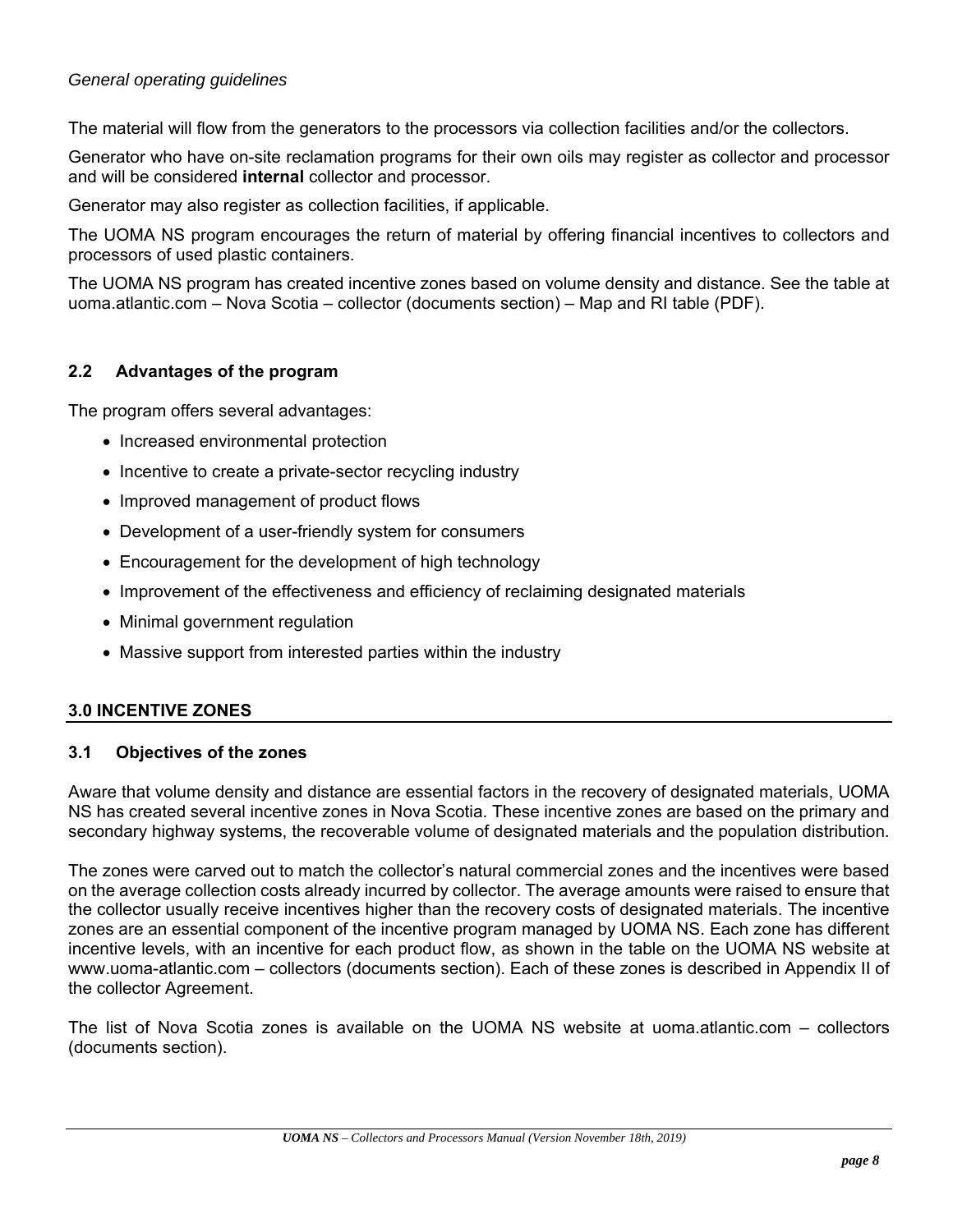#### **4.0 RECOVERY AND PROCESSING INCENTIVES**

#### **4.1 Objective of the Recovery and Processing Incentives**

The purpose of the recovery and processing incentives is to offer a financial incentive to encourage the recovery and processing of designated materials by the private-sector recycling industry in all Nova Scotia markets.

Since the collectors registered with UOMA NS are the principal stakeholders influencing the increase in recovery rates, they will receive incentives for the recovery of designated materials delivered to UOMA NS authorized processors.

Under normal conditions, and when the designated materials have not been contaminated or mixed with other residual materials, the incentives determined by UOMA NS will enable the collector to offer compensation to the generator (collection facilities and commercial and/or industrial generator) and, if applicable, to the processors for handling and processing the materials.

Since government regulations clearly prohibit the mixing of hazardous designated materials, UOMA NS does not pay incentives in cases where the designated materials have been mixed with other materials.

UOMA NS also pays an incentive for processing plastic containers. This incentive takes into account the current conditions of the plastic container reclamation market and is based on the weight of reused containers that have been shredded and decontaminated for reuse or reduced to pellets for reuse in the form of plastic resin or transformed into value-added finished goods where the oil is embedded in the finished product and cannot escape.

UOMA NS is not involved in any way in commercial agreements between collectors, between collectors and generators or between collectors and processors. Market fluctuations are the primary factor in such transactions.

#### **4.2 Guiding principles for the incentives**

UOMA NS applied the following guiding principles in establishing the incentives:

- 1. The return incentives were created to achieve the recovery objectives. These incentives are to ensure that collectors usually receive an amount higher than the actual costs of recovery of designated materials, so that they no longer need to charge for the recovery of such products and can even offer monetary compensation to generators, while the plastic processing incentives are intended to cover the abnormal costs of plastic processing (decontamination).
- 2. The return incentives are paid to UOMA NS registered collectors after they have delivered the products to UOMA NS registered processors.
- 3. The processing incentives are paid to UOMA NS registered processors of plastic containers for designated materials received from UOMA NS registered collectors, after such products have been processed in accordance with the prescribed methods.
- 4. There is only one incentive per product and per zone for all collectors.
- 5. The incentive amounts may be reviewed from time to time and adjusted to market realities.
- 6. All of the information supplied by collectors and processors will be kept confidential and disclosed only in general terms.
- 7. All final decisions concerning incentive amounts are made by UOMA NS' Board of Directors.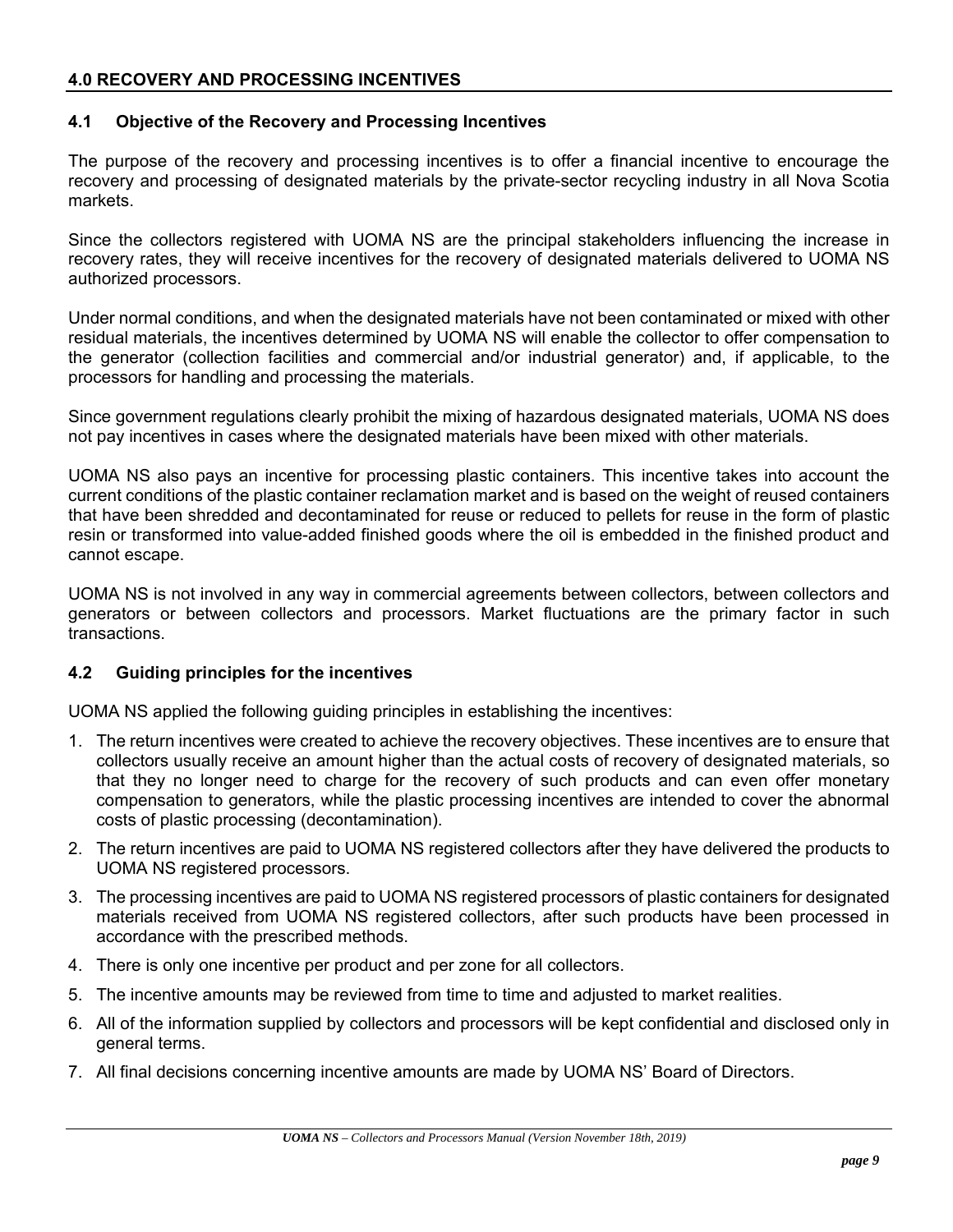#### **4.3 Conditions attached to the incentives**

The effectiveness of these incentives must be measured and reassessed regularly. It may be necessary to introduce changes in order to achieve the objectives or respond to important changes that greatly affect the way things are done. UOMA NS may consider the possibility of amending the incentives or creating new incentives if special circumstances arise. Reasons for changes would be:

- cost variations of the recovered products;
- the economic impacts of the private-sector recycling industry;
- the volumes of designated materials recovered in relation to the forecasts;
- the amount of incentives paid in relation to the forecasts;
- the changes made to the basic economic principles;
- the participation of all interested parties, and
- inflation and increase or decrease of costs associated with recovery and reclamation operations.

#### **4.4 Products that are eligible for incentives**

Eligible products are those described as "designated materials" of the Regulation**.** They include the following: used oils, used glycols (antifreezes), used oil, glycol (antifreeze) and diesel exhaust fluid containers with a capacity of 50 liters or less (including aerosol lubricants and cleaners for automotive parts) and used oil filters.

#### **5.0 REQUIREMENTS OF THE INCENTIVE SYSTEM**

#### **5.1 System objective**

The support system that UOMA NS set up under this program is intended to integrate easily into the usual accounting standards and practices in effect in the recycling industry.

#### **5.2 Guiding principles of the system**

UOMA NS developed the program system based on the following guiding principles:

- the system will disrupt the existing private-sector recovery and processing systems as little as possible;
- the system will generate a proper verification trail, because the quality of the system and its regulatory compliance depend essentially on the verifications that UOMA NS and its partners carry out of several aspects of their operations and activities;
- all the processes used will be simple and user-friendly for the registered businesses;
- $\bullet$  the system needs to dovetail with the free flow of products in a competitive market;
- all participants must register with UOMA NS;
- payments will correspond to specific performance levels, and
- the system will include appropriate penalties in case of fraudulent use.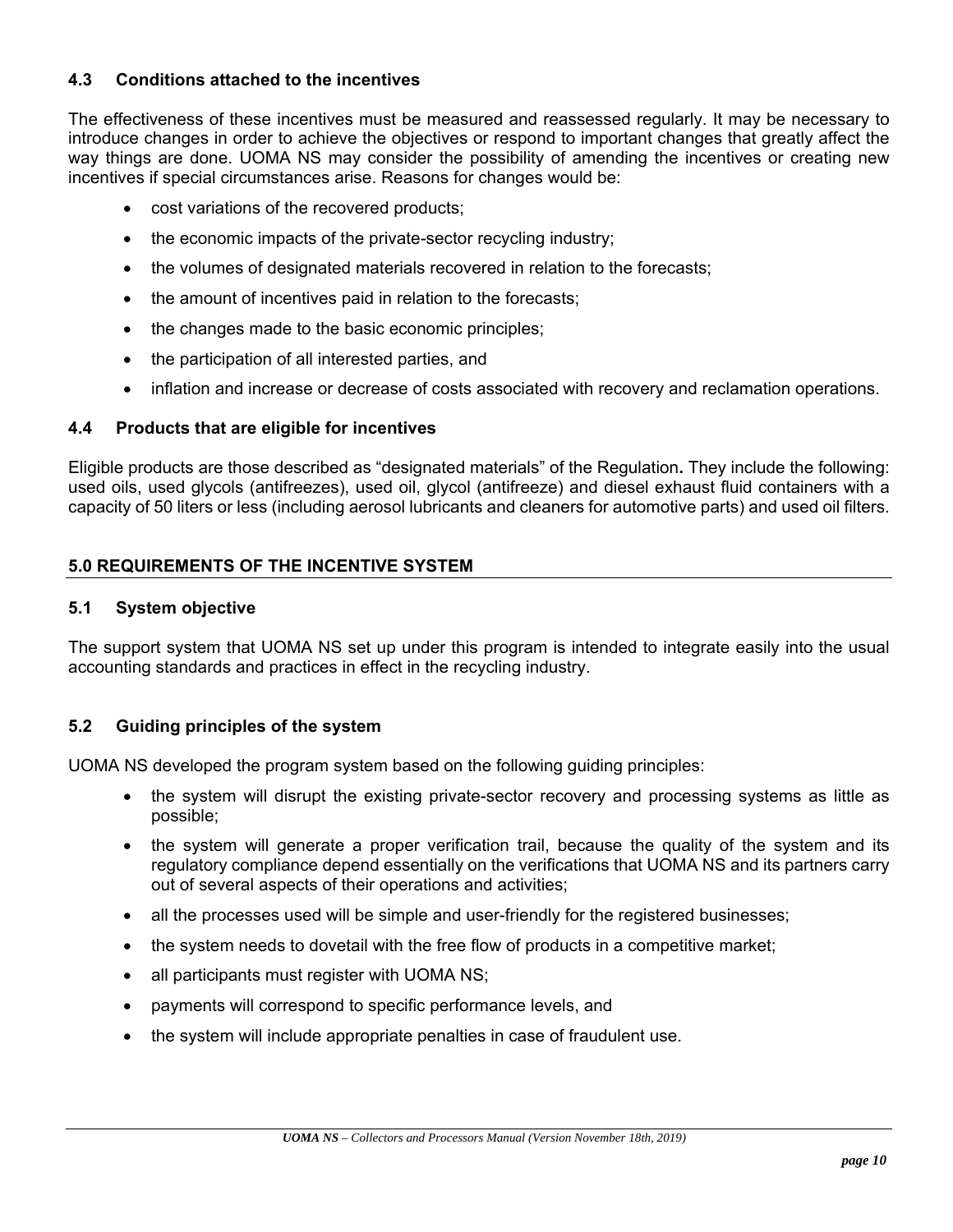#### **5.3 Registration conditions**

UOMA NS is not a professional regulator or any other kind of regulator. It relies on government approvals, licenses and permits in accepting businesses that wish to join its program. UOMA NS requires that all participating collectors and processors register by submitting the appropriate *Collectors Registration Application Form* or *Processors Registration Application Form* (available on the UOMA NS website at www.uoma-atlantic.com – in the collectors or processors section, as the case may be), together with all of the documents requested in those forms and any other documents or information that could reasonably be requested by UOMA NS.

All registrations end on December 31 of each year. They therefore have to be renewed on or before January 1, as per the conditions specified in the *Collectors Registration Renewal Form* or *Processors Registration Renewal Form* (available on the UOMA NS website at www.uoma-atlantic.com – in the collectors or processors section, as the case may be) or any other documents or information that could reasonably be requested by UOMA NS. Registration renewal will automatically reactivate agreements that have already been signed with collectors and processors.

Collectors and/or processors and their activities and facilities must comply with the applicable laws and regulations at all times.

**Collectors and processors must promptly send UOMA NS a written copy of any notice of infraction, investigation, order, complaint, penalty or other request from a government authority having jurisdiction with regard to any failure to comply with or offence under any environmental regulation or legislation.** 

The collectors must pay UOMA NS the registration fee of \$200 plus applicable taxes (same amount for the annual renewal) and attach a cheque to the *Collectors Registration Application Form* (available on the UOMA NS website at www.uoma-atlantic.com – in the collectors section) or provide payment via Electric Funds Transfer.

All collectors and processors, as well as their activities and facilities, are subject to the applicable laws and regulations.

Upon receipt of an application for registration or renewal of a registration, UOMA NS will study the information provided and will approve the application based on the applicant's ability to supply the appropriate registration documents and will assign a registration number to the business by type of registration requested (collector, processor, Internal collector/processor).

UOMA NS keeps an up-to-date database of registered collectors and processors who provide the services required by UOMA NS to carry out the management program's mandate. The names of all registered collectors appear on the UOMA NS website, indicating which designated materials they collect and which zones they operate in. The processors will appear on the website.

**Note:** Individuals and businesses that only operate internally do not appear on the website as collectors.

#### **5.4 Definitions of processors of designated materials**

**Used oil processors:** businesses registered with UOMA NS to reclaim used oil that comply with the following specifications: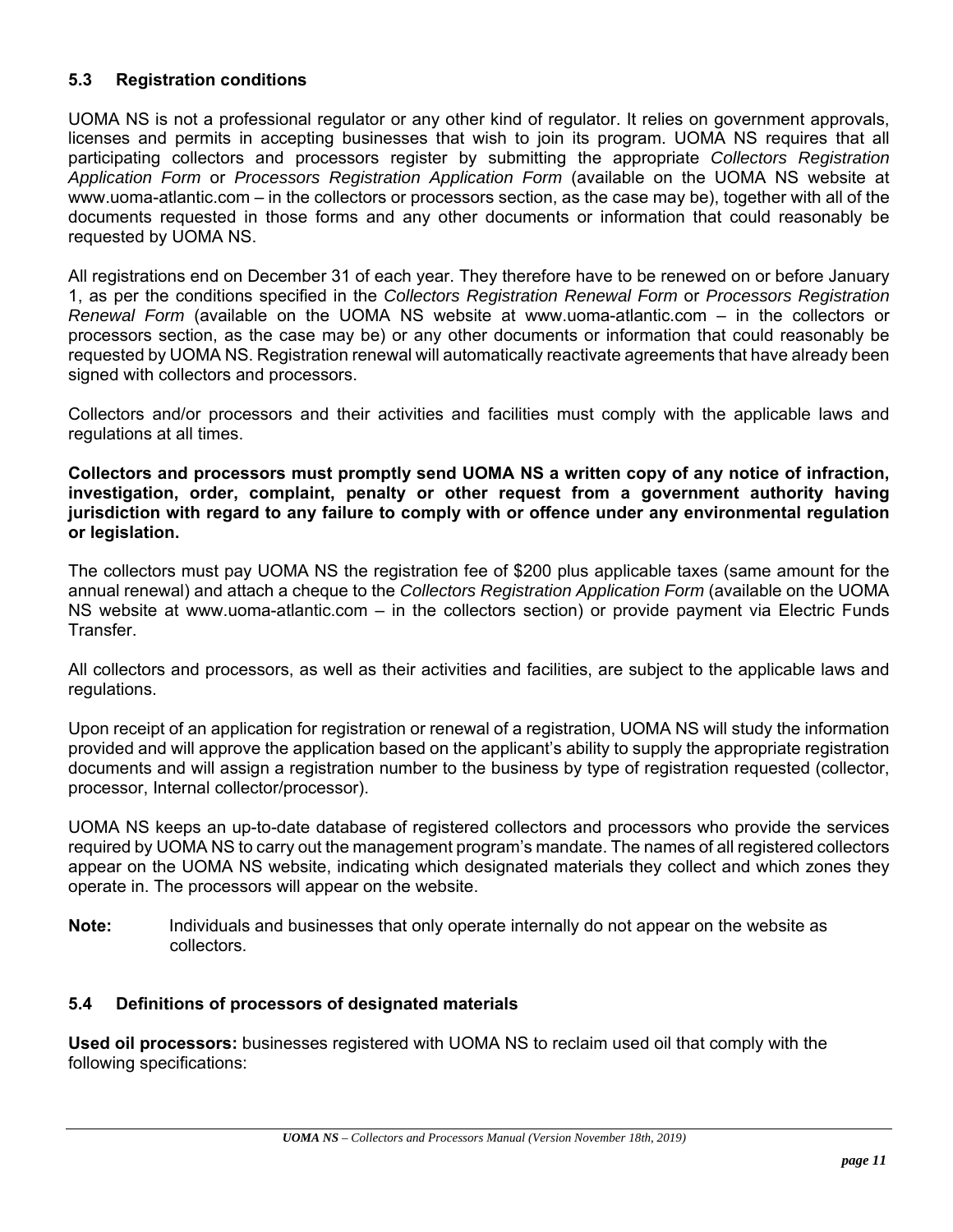- specifications of the government, of the American Society for Testing Materials (ASTM) or other equivalent recognized specifications that allow the resale of re-refined lubricating oil;
- specifications for the sale of oil for the purposes of manufacturing asphalt (paving) as described in the applicable regulations;
- specifications for the sale of oil as a fuel source for cement kilns, as described in the applicable regulations;
- specifications for the sale of oil as a fuel source for furnaces other than cement kilns, recognized by the government, as described in applicable government standards, and
- specifications for all other uses in compliance with applicable government standards.

In all the cases listed above, the oil must be analyzed in accordance with recognized methods and prove that it satisfies the specifications required by the industry and the Used Oil Regulations respecting hazardous materials, or the equivalent outside of Nova Scotia.

Upon delivery of used oils to a UOMA NS registered processor, the processor must sign the *Recycle Docket*  (available on the UOMA NS website at www.uoma-atlantic.com – in the collector section).

**Used filter processors**: businesses registered with UOMA NS to give the products a second life, that comply with government standards in effect in Nova Scotia (see note below).

**Used plastic containers processors**: businesses that give a second life to containers by decontaminating them for reuse, shredding them and decontaminating them for use in the creation of new products or reducing them to pellets for reuse in the form of plastic resin or transformation into value-added finished goods where the oil is embedded in the finished product and cannot escape. Bulking, shredding and bundling are not considered reclamation activities (see note below).

**Processors of plastic containers can ask for the processing incentive once the decontaminated plastic is ready for sale, or the shredded plastic has been shipped to the manufacturer of finished plastic goods.** 

**Note: If the reclamation activity is not the end use or does not result in the creation of a new product, the person or business that will use the product and the purpose of that use must be known. The processor will be responsible for proving such transactions on a quarterly basis by producing confirmation of delivery to such person or business. Bulking, shredding and bundling are not considered reclamation activities.** 

#### **5.5 Cross-border movement of designated materials**

UOMA NS' mandate is to improve the recovery rate of designated materials and ensure that all materials are reclaimed appropriately. UOMA NS accepts the free flow of designated materials to recognized reclamation facilities, since that will help those businesses operate efficiently. UOMA NS therefore accepts that collectors may transport designated materials to recognized reclamation facilities in other provinces or states and obey the applicable regulations of such jurisdictions.

#### **Note: Reclamation activities carried out outside of the province of Nova Scotia must be reclamation activities acceptable in Nova Scotia.**

Collectors who want to deal with processors outside of Nova Scotia must make sure that such processors are registered with UOMA NS.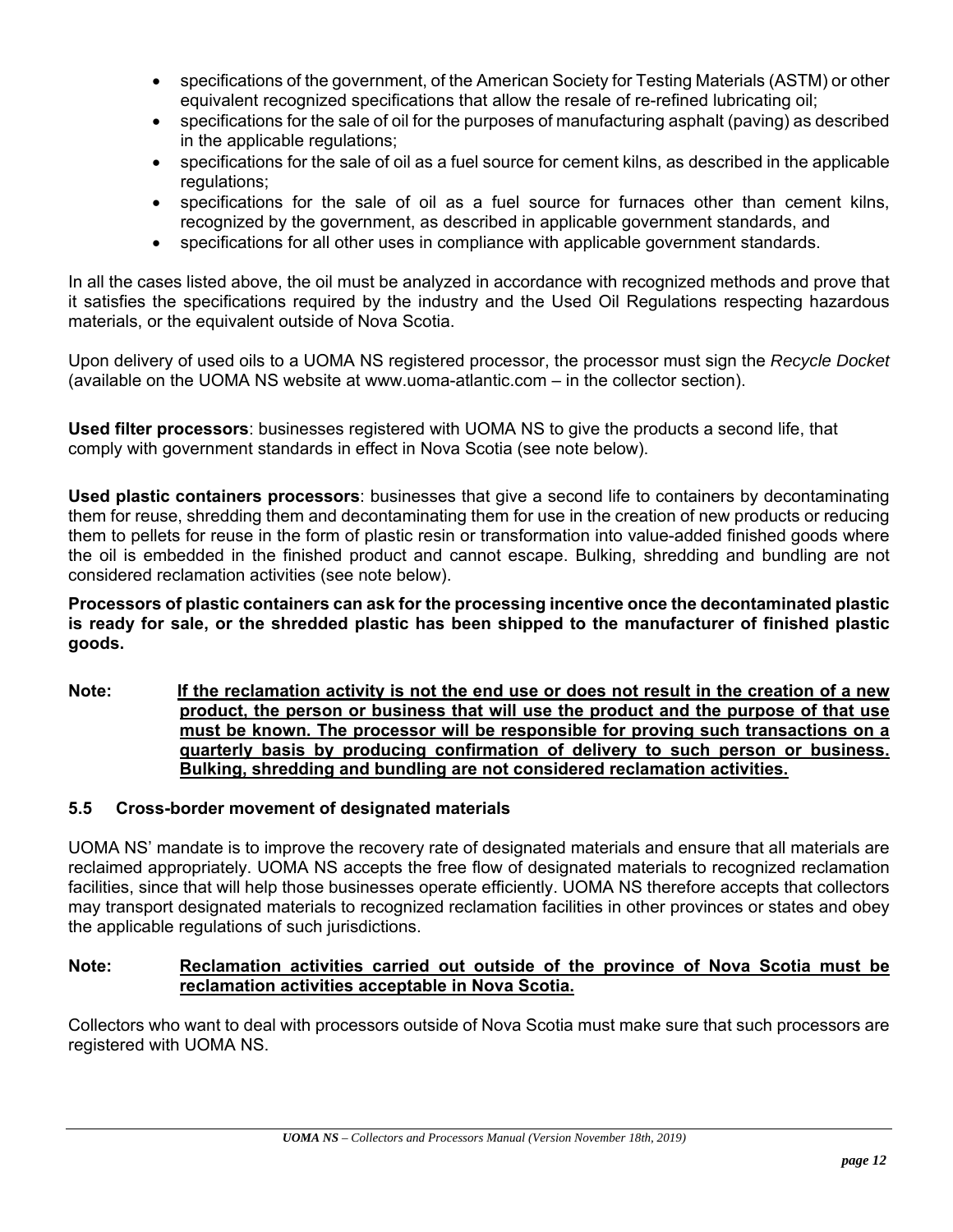**Note:** With regard to interprovincial transportation of designated materials and special waste, most provinces and states require collectors (transporters) to hold a valid transporter number and complete manifests.

#### **5.6 Confidentiality of the program**

Except as stipulated herein, UOMA NS undertakes not to disclose any confidential document or information received from collectors or processors, in compliance with the *Freedom of Information and Protection of Privacy Act* (SNS 1993, c.5)**.** 

However, UOMA NS may transmit any document or information to Nova Scotia Environment including the information included in its annual report and its stewardship plan – or to the Minister or to any authorized person at the Nova Scotia Environment, or when such transmission is required by law or by any judicial or quasi-judicial authority.

#### **6.0 CALCULATION OF INCENTIVE PAYMENTS**

#### **6.1 General information**

The UOMA NS program follows industrial practices in the recovery of designated materials and verification of volumes and weights by collector. These practices include:

- used oils: number of liters calculated by tank, dipstick, meter or scale using the recognized form of weights and measures, or any other recognized process;
- used oil filters: weight in kilograms, not including the weight of the container;
- used glycols (antifreezes): number of liters with a minimum 45% glycol (antifreeze) content, and
- used oil, glycol (antifreeze) and diesel exhaust fluid containers: weight in kilograms.

#### **6.2 Used oil collectors**

UOMA NS will pay a return incentive to UOMA NS registered collectors for used oils governed by the Regulation and delivered to UOMA NS registered processors, by volume and by zone.

Invoices sent to UOMA NS for payment of the used oil return incentive must be supported by completing the *Used OIL Collector Return Incentive Claim Form* (available on the UOMA NS website at www.uomaatlantic.com – in the collectors section) and attaching all the information required.

The *Used OIL Collector Return Incentive Claim Form* (available on the UOMA NS website at www.uomaatlantic.com – in the collector section):

- presents a summary of the recovery activities by zone and by volume of used oils recovered as well as the percentage deducted for the presence of water
- should be attached to all the *Recycle Dockets* (available on the UOMA NS website at www.uomaatlantic.com – in the collectors section) describing the recovery activities;
- should be attached to the analysis reports, including percentage of water;
- should be attached to the bills of lading of UOMA NS registered processors;
- indicates the name of the UOMA NS registered processors, and
- includes the UOMA NS registered collector's general information and signature.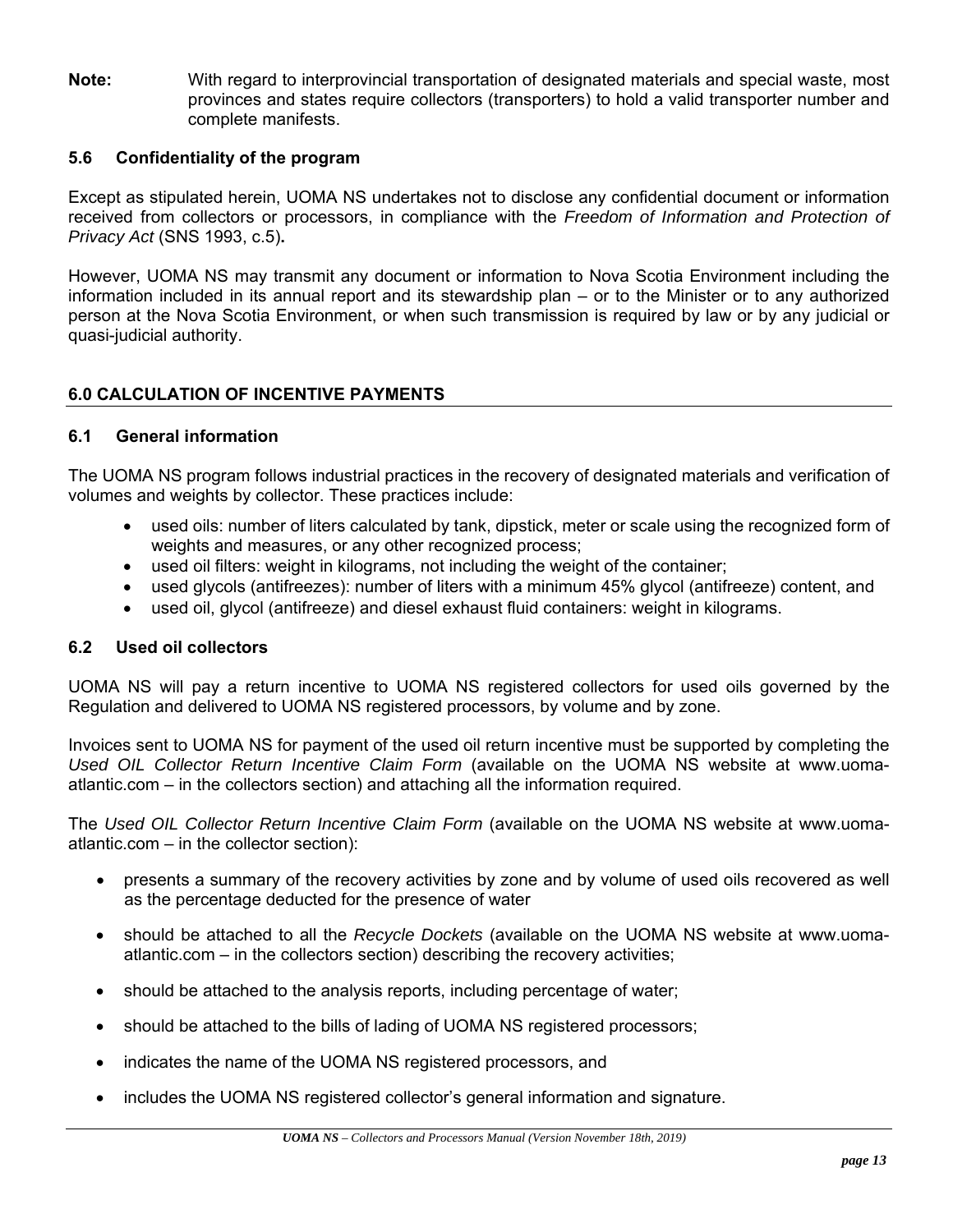When a collector picks up used oils from a generator giving rise to a return incentive, it must use the *Recycle Docket* (available on the UOMA NS website at www.uoma-atlantic.com – in the collectors section) to describe the recovery activity. UOMA NS requires the following information on the *Recycle Docket* so that it can verify incentive claims:

- a) the signature of the generator authorizing the recovery;
- b) the generator's area code and telephone number;
- c) the generator's address;
- d) the UOMA NS zone in question;
- e) the number of liters of used oils recovered, and
- f) the signature of the collector (receiving agent).

Collectors are responsible for inserting the dipstick in the tanker truck, or using any recognized measuring method, before and after each pickup to determine the volume of used oils recovered at each generator location and collection facility. The generator must verify the volume of used oils recovered by signing the *Recycle Docket*.

Collectors must take samples and submit analyses from the accumulated used oil reservoirs using one of the methods approved by Nova Scotia Environment or the equivalent outside of Nova Scotia and record the results on the *Used OIL Collector Return Incentive Claim Form* accompanied by a signed bill of lading.

Processors are responsible for checking the volumes of the used oils received from collector.

The UOMA NS program limits the quantity of contaminants that can be present in used oils eligible for incentives to 1% solids and the following water contents:

- a) from 0% to 5% water: incentive offered without volume adjustment;
- b) from 5% to 35% water: incentive offered and volume adjustment for water content over 5%, and
- c) over 35%: no incentive offered.

The water and sediment content present in used oils must be calculated by recognized methods such as ASTM D95-20 for water content and ASTM D1796-83 for sediment content, or any other method recognized by the industry.

Used oils contaminated in proportions that exceed the aforementioned limits will require a volume adjustment. Collectors must deduct the volume of water greater than 5% but less than 35% from the total volume of used oils received. They must also note the corrected volume on the *Used OIL Collector Return Incentive Claim Form*. Collectors must base the invoices they submit to UOMA NS on the corrected volume of water from the used oil.

**Note:**Collectors that also act as processors must treat all internal loads in the same way as loads from external collector (volumes and quality analyses).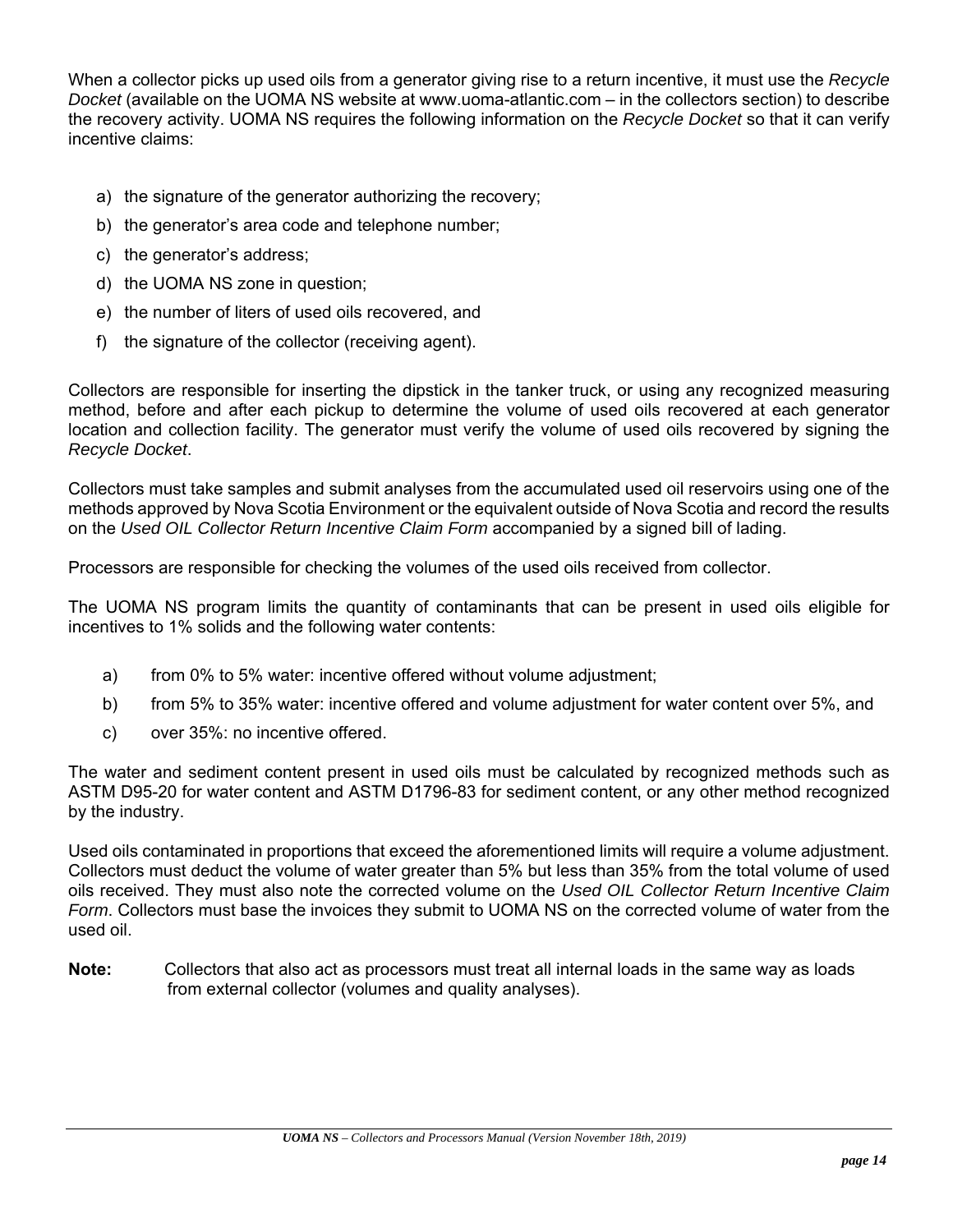#### **6.3 Used glycol (antifreeze) collectors**

UOMA NS will pay a return incentive to UOMA NS registered collectors for used glycols (antifreezes) governed by the Regulation and delivered to UOMA NS registered processors, by volume and by zone.

Invoices sent to UOMA NS for payment of the used glycol (antifreeze) return incentives must be supported by completing the *Used GLYCOL (antifreeze) Collector Return Incentive Claim Form (available on the UOMA* NS website at www.uoma-atlantic.com – in the collectors section) and attaching all the information required.

The *Used GLYCOL (ANTIFREEZE) Collector Return Incentive Claim Form* (available on the UOMA NS website at www.uoma-atlantic.com – in the collectors section):

- presents a summary of the recovery activities by zone and by volume of used antifreeze recovered, as well as the percentage deducted for glycol (antifreeze) concentrations below 45%;
- should be attached to all the *Recycle Dockets* (available on the UOMA NS website at www.uomaatlantic.com – Nova Scotia province – in the collectors section) describing the recovery activities, including the analysis confirming the percentage concentration of the antifreeze supplied by the processor, and the processor's signature;
- should be attached to the bills of lading of UOMA NS registered processors;
- indicates the name of the UOMA NS registered processor, and
- includes the UOMA NS registered collector's general information and signature.

When collector pick up used glycols (antifreezes) from a generator giving rise to a return incentive, they must use the *Recycle Docket* (available on the UOMA NS website at www.uoma-atlantic.com – in the collectors section) to describe the recovery activity. UOMA NS requires the following information on the *Recycle Docket*  so that it can verify incentive claims:

- a) the signature of the generator authorizing the recovery;
- b) the generator's area code and telephone number;
- c) the generator's address;
- d) the UOMA NS zone in question;
- e) the number of liters of used glycols (antifreezes) recovered, and
- f) the signature of the collector (receiving agent).

Collectors are responsible for checking the glycol (antifreeze) concentration in the recovered product with a refractometer and the volume at each generator location. The generator must check the glycol (antifreeze) concentration and the volume of used glycols (antifreezes) recovered and sign the *Recycle Docket*.

Processors are responsible for checking the volume and quality of used glycols (antifreezes) received from collectors. **Processors must take samples from all used glycol (antifreeze) loads and measure the percentage of glycol (antifreeze) concentration and record the results on the receipt they must submit to the collectors** so that they can be recorded by collectors on the *Used GLYCOL (antifreeze) Collector Return Incentive Claim Form* accompanied by the signed receipt.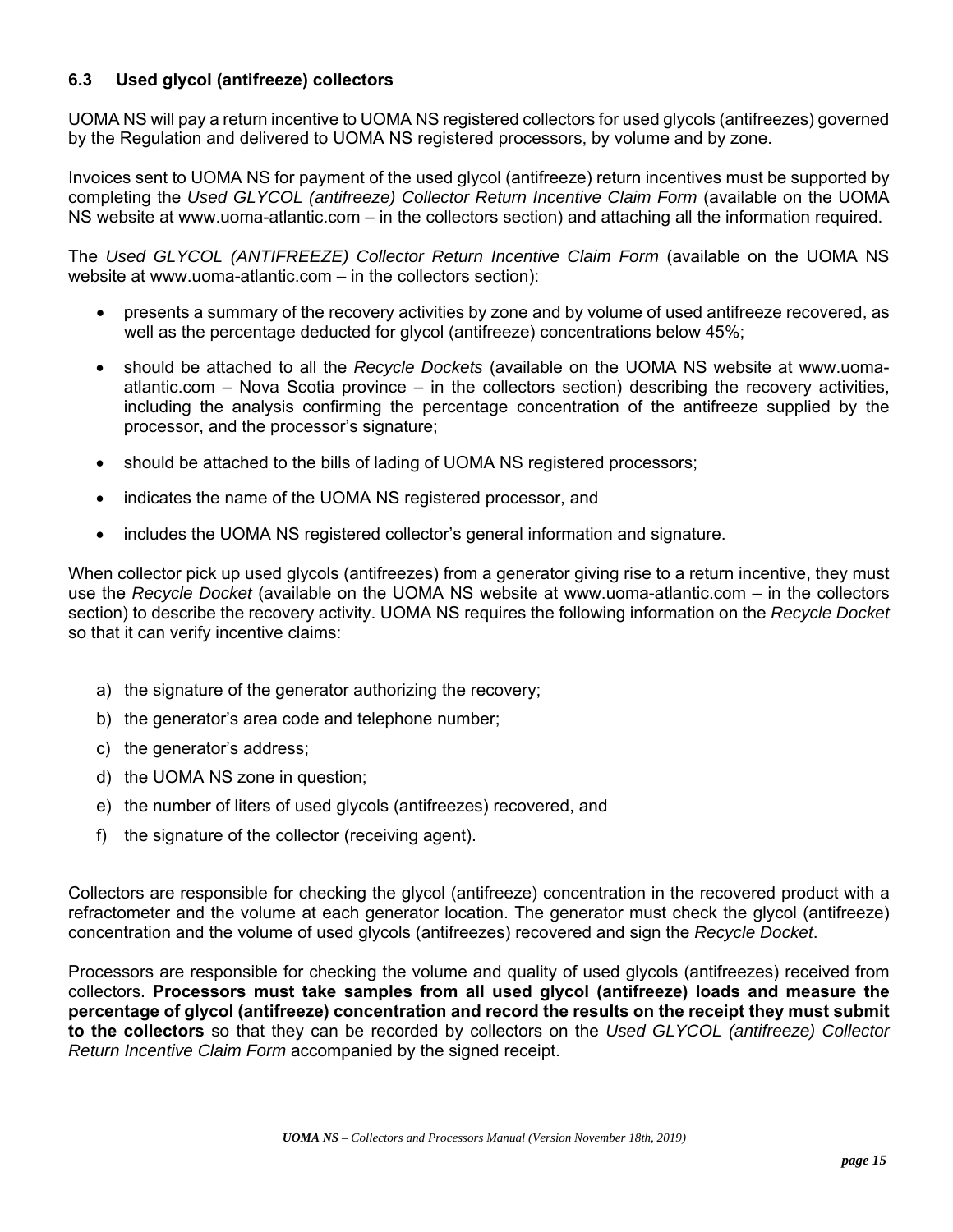The UOMA NS program limits the glycol (antifreeze) concentration:

- a) 45% glycol (antifreeze) or more: incentive offered without volume adjustment;
- b) between 45% and 25%: when the concentration is lower than 45%, eligible for the incentive if the volume is adjusted downward by 3% per 1% concentration;
- c) less than 25% concentration: no incentive.

Glycols (antifreezes) contaminated by other products (oil, paint, solvents, PCBs, etc.) is not eligible for incentives.

**Note:**Collectors that also act as processors must treat all internal loads in the same way as loads from external collector (volumes and quality analyses).

#### **6.4 Used filter collectors**

UOMA NS will pay return incentives to UOMA NS registered collectors for the recovery of used filters governed by the Regulation and delivered to UOMA NS registered processors, by weight and by zone. All weights must be confirmed by scale tickets showing the gross weight (used filters and containers), the weight of the product container and the net weight.

Invoices sent to UOMA NS for payment of the used filter return incentives must be supported by completing the *Used FILTER Collector Return Incentive Claim Form* (available on the UOMA NS website at www.uomaatlantic.com – in the collectors section) and attaching all the information required.

The *Used FILTER Collector Return Incentive Claim Form* (available on the UOMA NS website at www.uomaatlantic.com – in the collectors section):

- presents a summary of the recovery activities by zone, by number of barrels and/or bins and by weight of the used filters;
- should be attached to all the *Recycle Dockets* (available on the UOMA NS website at www.uomaatlantic.com – in the collectors section) describing the recovery activities;
- should be attached to all the scale tickets:
- should be attached to bills of lading from the UOMA NS registered processor, the names of the metal broker and of the steel foundry confirming the weight reclaimed, if necessary;
- indicates the name of the UOMA NS registered processor, and
- includes the UOMA NS registered collector's general information and signature.

When collectors pick up used filters from a generator giving rise to a return incentive, they must use the *Recycle Docket* (available on the UOMA NS website at www.uoma-atlantic.com – in the collectors section) to describe the recovery activity.

UOMA NS requires the following information on the *Recycle Docket* so that it can verify incentive claims:

- a) the signature of the generator authorizing the recovery;
- b) the generator's area code and telephone number;
- c) the generator's address;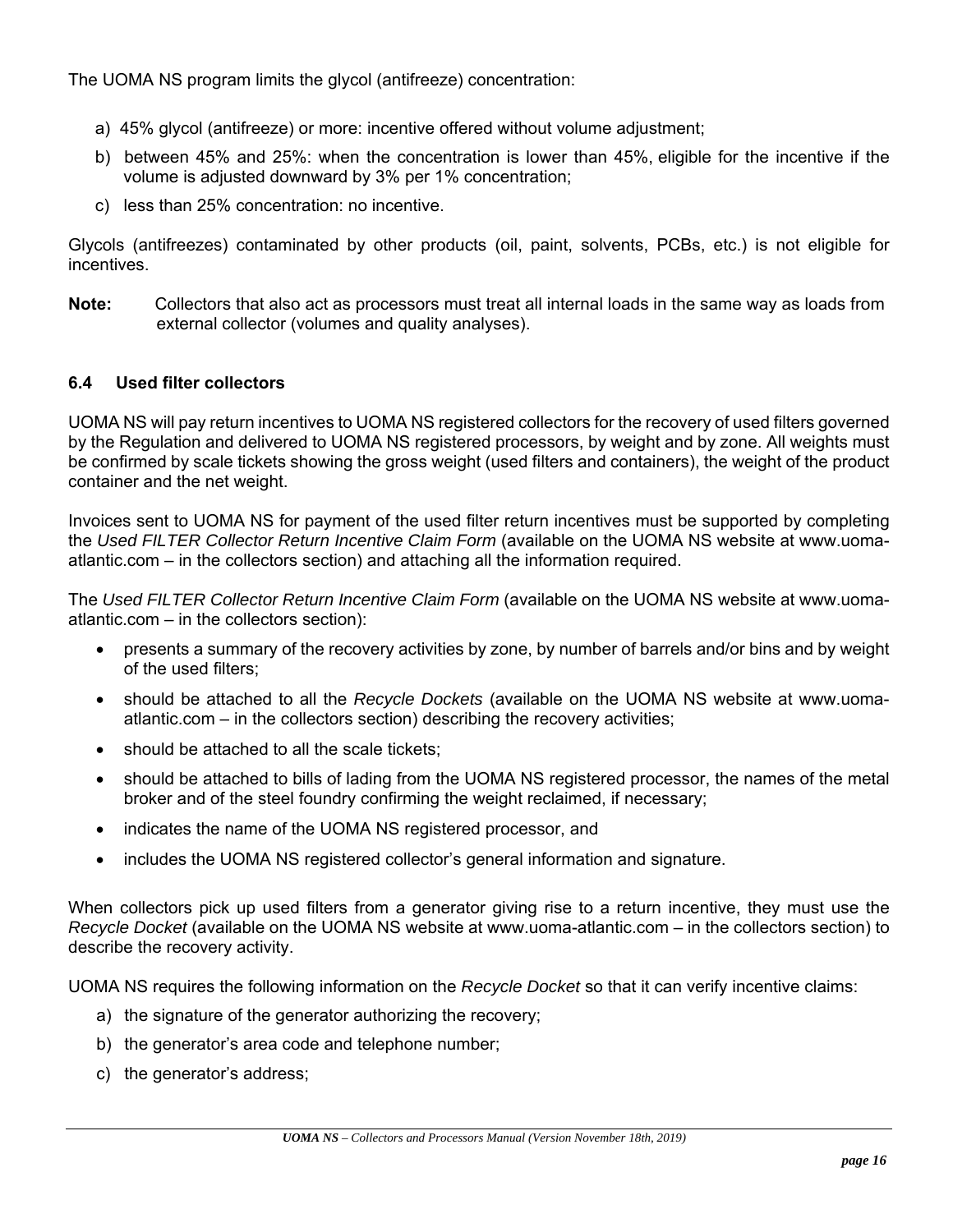- d) the UOMA NS zone in question;
- e) the number of barrels and/or bins containing recovered filters;
- f) the weight of the barrels and/or bins containing recovered filters, and
- g) the signature of the collector (receiving agent).

Collectors must indicate the number of barrels and/or bins of used filters recovered from each generator location. The generator must sign the collector's *Recycle Docket* after verifying the number of full or partially filled barrels and/or bins recovered.

Used filter collectors must also include information allowing for the barrels or bins to be identified by generator on the *Recycle Docket*. Barrel or bin identification numbers must provide a link allowing the barrel or the bin to be traced back to the processor and the generator.

Processors are responsible for checking the total weight of the containers or the number of full or partially filled barrels or bins and the degree of contamination. Processors must weigh all incoming loads and give scale tickets to the collector. All loads must be weighed twice: once when the container or bin is full and a second time when the container or bin is empty.

**Note:** Collectors that also act as processors must treat all internal loads in the same way as loads from external collectors (volumes and quality analyses).

All return incentive claims for used oil filters submitted by collectors who are also processors must be completed by them and accompanied by a signed receipt and the scale ticket from the end user (metal broker or any other end user authorized by the appropriate government authorities) for the processed weight by lot.

**Note:** In cases where processors accept small volumes of filters from other collectors that cannot make up lots economically, the processors will be responsible for any contamination and for the accuracy of the weight of the barrels or bins containing such filters when they add them to their own lots. In such cases, processors must include copies of all the Recycle Dockets making up the lot, taking care to specify the collector, the weight and the receiving date.

#### **6.5 Used oil, glycol (antifreeze) and diesel exhaust fluid container collectors**

UOMA NS will pay return incentives to UOMA NS registered collectors for the recovery of used oil, glycol (antifreeze) and diesel exhaust fluid containers governed by the Regulation and delivered to UOMA NS registered processors, by weight and by zone. All weights must be confirmed by scale tickets.

Invoices sent to UOMA NS for payment of the used container return incentive must be supported by completing the *Used Oil, Glycol (antifreeze) and Diesel exhaust fluid CONTAINER Collector Return Incentive Claim Form* (available on the UOMA NS website at www.uoma-atlantic.com – in the collectors section – there is a separate form for aerosols) and attaching all the information required.

The *Used Oil, Glycol (antifreeze) and Diesel exhaust fluid CONTAINER Collector Return Incentive Claim Form* (available on the UOMA NS website at www.uoma-atlantic.com – in the collectors section):

- presents a summary of the recovery activities by zone, by number of 20-litre pails or bags and by weight of the oil, glycol (antifreeze) and diesel exhaust fluid containers recovered;
- should be attached to all the *Recycle Dockets* (available on the UOMA NS website at www.uomaatlantic.com – in the collectors section) describing the recovery activities;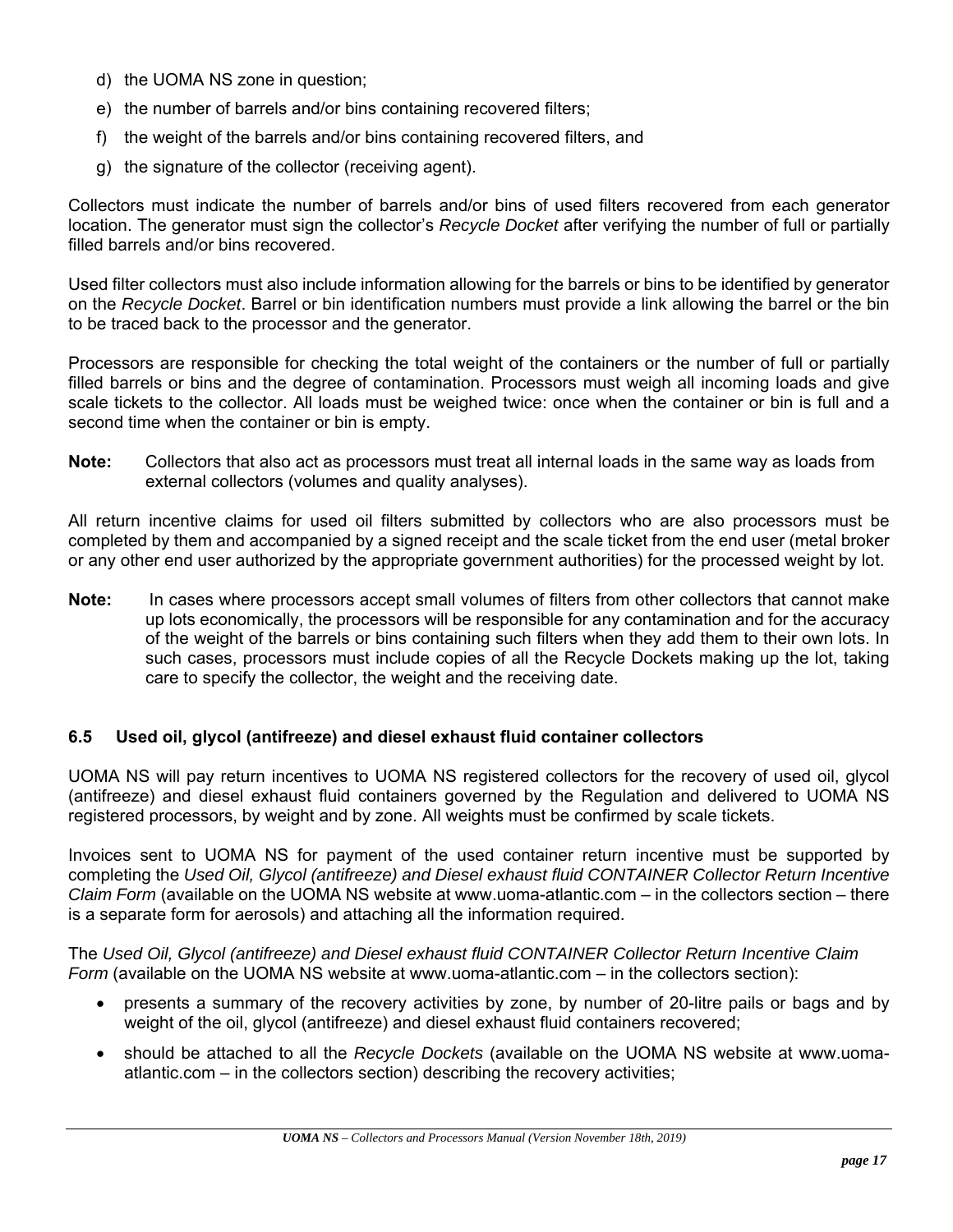- should be attached to all the scale tickets:
- should be attached to the bills of lading of the UOMA NS registered processor;
- indicates the name of the UOMA NS registered processor, and
- includes the UOMA NS registered collector's general information and signature.

When collectors pick up oil, glycol (antifreeze) and diesel exhaust fluid containers from a generator giving rise to a return incentive, they must use the *Recycle Docket* (available on the UOMA NS website at www.uomaatlantic.com – in the collectors section) to describe the recovery activity. UOMA NS requires the following information on the *Recycle Docket* so that it can verity incentive claims:

- a) the signature of the generator authorizing the recovery;
- b) the generator's area code and telephone number;
- c) the generator's address;
- d) the UOMA NS zone in question;
- e) the number of 20-litre pails or bags of used oil, glycol (antifreeze) containers recovered;
- f) the weight of the oil, glycol (antifreeze) or diesel exhaust fluid containers recovered, and
- g) the signature of the collector (receiving agent).

Collectors must justify the weight of the oil, glycol (antifreeze) or diesel exhaust fluid containers recovered from each generator location. The generator must sign the collector's *Recycle Docket* after taking care to verify the weight of the containers recovered.

Processors are responsible for checking the total weight and the degree of contamination. Processors must weigh all incoming loads and supply scale tickets to the collectors.

Processors must deduct the weight of waste received and note the corrected weight on the collector's scale ticket. Collectors and processors must use the corrected weight to support the claims they submit to UOMA NS.

**Note:** Collectors that also act as processors must treat all internal loads in the same way as loads from external collector (volumes and quality analyses).

#### **6.6 Used oil, glycol (antifreeze) and diesel exhaust fluid container processors**

When submitting claims for processing incentives, processors must provide copies of all receiving registers, clearly indicating the collector's name, the weight received and the receiving date.

Used oil, glycol (antifreeze) and diesel exhaust fluid container processors must keep appropriate documentation to prepare the invoices submitted to UOMA NS and obtain the processing incentive.

Invoices sent to UOMA NS for payment of the processing incentive must be supported by completing the *Used Oil, Glycol (antifreeze) and Diesel exhaust fluid Container Processor RI Claim Form* (available on the UOMA NS website at www.uoma-atlantic.com – in the processors section).

The *Used Oil, Glycol (antifreeze) and Diesel exhaust fluid Container Processor Reclamation Incentive Claim Form*: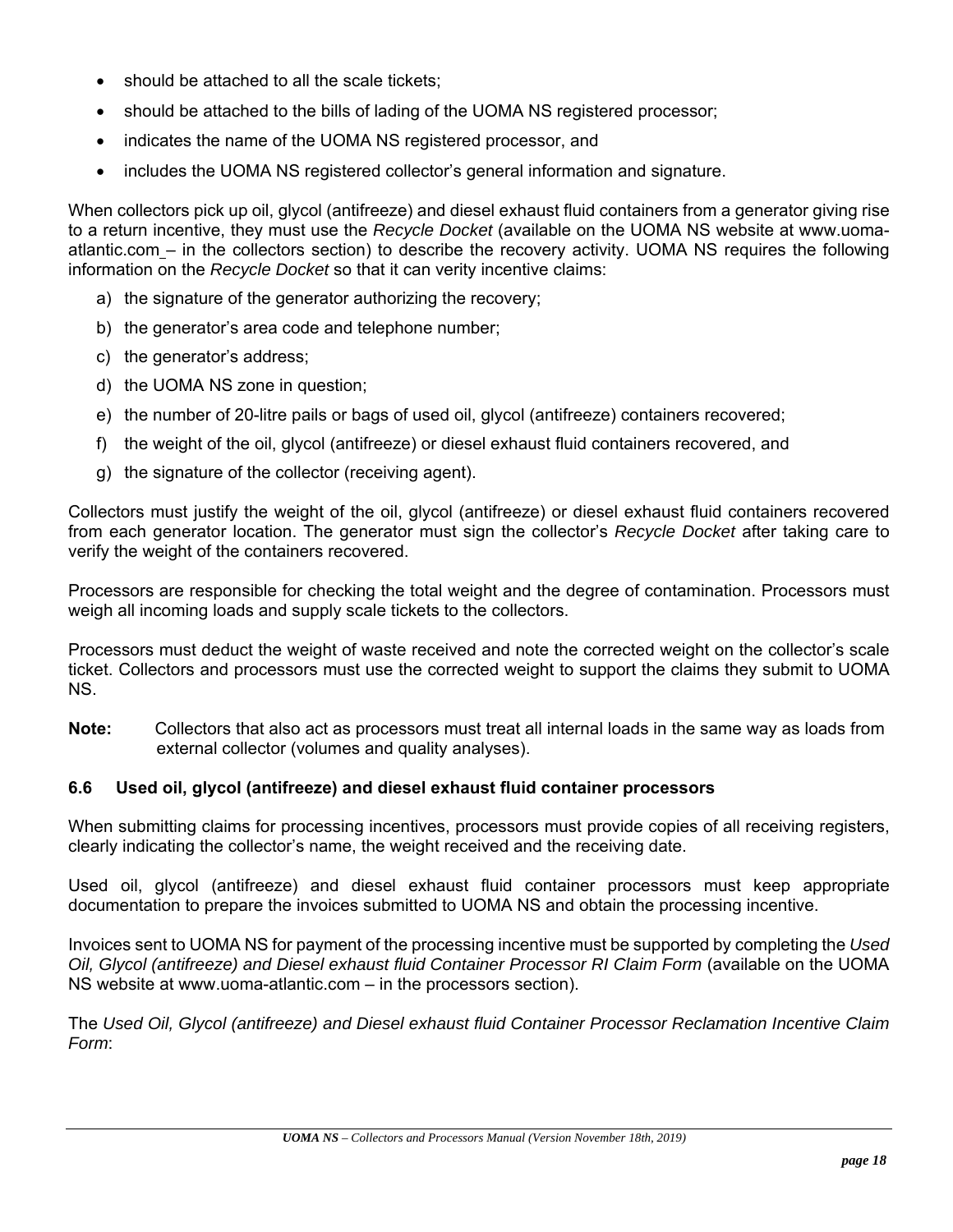- presents a summary of the weight of the oil, glycol (antifreeze) and diesel exhaust fluid containers received and processed by the processor;
- should be attached to all the *Recycle Dockets;*
- should be attached to all the scale tickets;
- specifies the weight of the plastic pellets or the finished plastic goods;
- specifies the weight of containers decontaminated and rendered fit for reuse;
- presents the quantity of used oil, glycol (antifreeze) and diesel exhaust fluid containers received from UOMA NS registered collector and recovered for UOMA NS;
- presents proof of delivery to an end user of the products it has reclaimed (reduced to plastic pellets or products for transformation into finished goods or the equivalent), and
- in the case of reuse, production reports, purchase reports of covers and the inventory of containers and covers, the amount of sales, and any other documents UOMA NS deems necessary.

#### **6.7 Information on payments for exceptional cases**

Businesses may claim return incentives only for designated materials recovered during the 100 days preceding the date when UOMA NS receives the duly completed form.

*Exception to the 100-day rule*: in special circumstances that prevent the submission of incentive claims within 100 days, collectors must submit a formal request (within the 100 days) for an extension of the statutory period and provide a written explanation as to why the claim cannot be made within the specified time limit of 100 days. UOMA NS will study the extension request. If UOMA NS agrees to grant the extension, the collector must first provide an interim report of its recoveries within 100 days, without the proof of delivery or the scale ticket from the processor (no incentive will therefore be paid); a supplementary report must follow within the next **80** days, together with the proof of delivery or scale tickets covering both the interim report and the supplementary report. At that time, the incentives will be paid in full.

#### **It is understood that UOMA NS will not pay incentives for designated materials picked up before the collector or processor's UOMA NS registration date.**

Collectors and processors must keep documents and vouchers for at least six years. The information they contain will be used for verifications required by the Regulation.

#### **7.0 COMPLIANCE REVIEWS REQUIREMENTS**

#### **7.1 Objective of compliance reviews**

The UOMA NS program attaches great importance to the verification of the designated materials recycling operations of each registered collector and processor. Since UOMA NS registered members are exempt from the obligations stipulated in the Regulation, the Oil and Glycol Stewardship plan approved by Nova Scotia Environment requires that **UOMA NS carry out a series of verifications to ensure that the recovery rates set by the Regulation are in fact achieved and that reclamation has been performed in compliance with the applicable regulations. The verifications that UOMA NS carries out will enable it to assess the program's effectiveness, oversee the system's integrity and ensure regulatory compliance.** UOMA NS' verification approach favors equitable, uniform and appropriate monitoring.

UOMA NS' verifications measure compliance with the program's system and operating procedures. UOMA NS uses two types of verifications; spot verifications that uncover material errors and/or detailed verifications that focus on the requirements relating to documentation, accounting practices and billing processes.